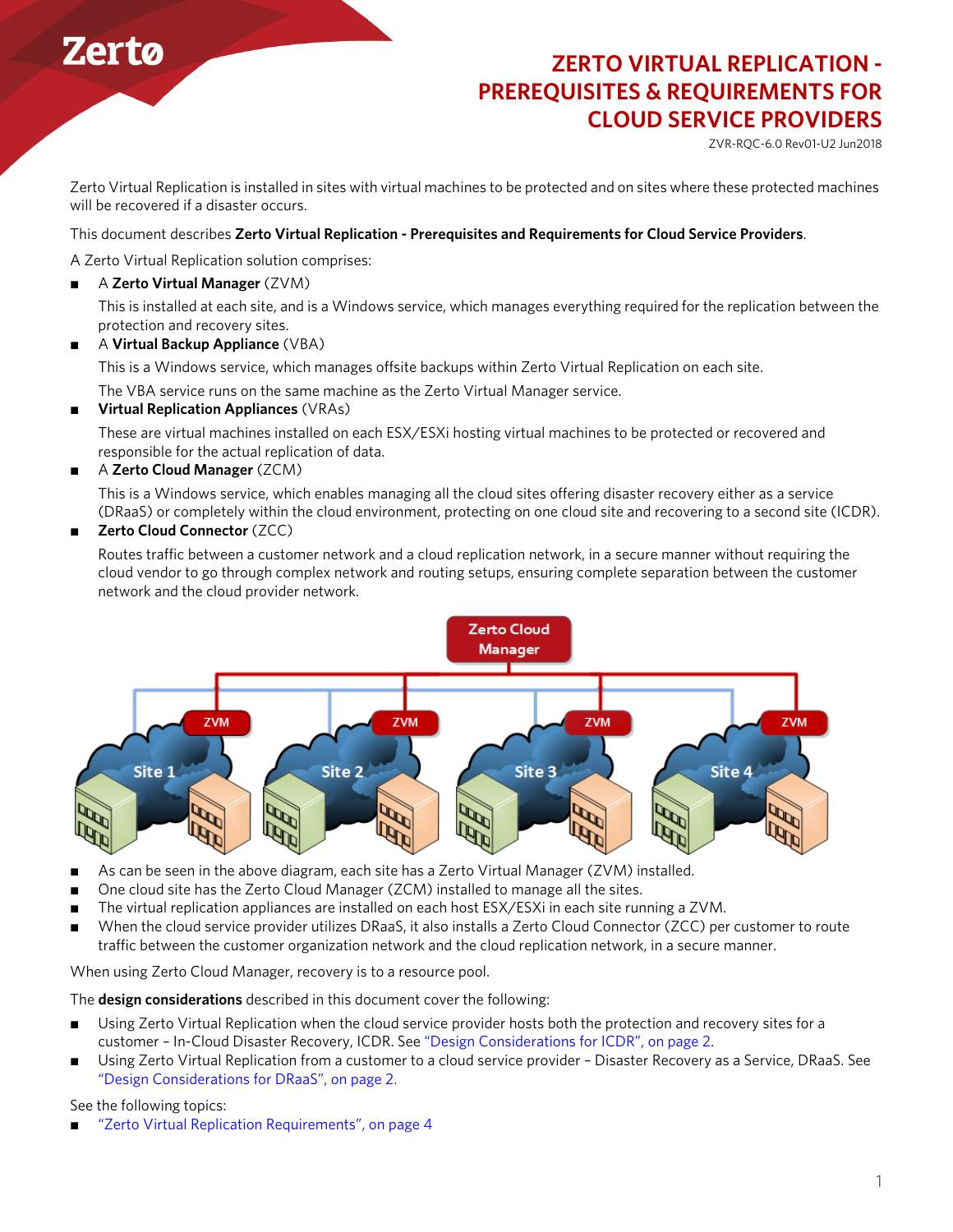# **Zerta**

- ["Recommended Best Practices", on page 8](#page-7-0)
- ["DRaaS Architecture Diagram Showing Ports", on page 9](#page-8-0)
- ["ICDR Architecture Diagram Showing Ports", on page 10](#page-9-0)

## <span id="page-1-0"></span>**Design Considerations for ICDR**

The cloud sites belong to the same provider, and so, the connection between the two sites does not require a Zerto Cloud Connector. This is because the traffic between the two cloud service provider networks belong to the same cloud service provider. Therefore, separation of networks is not required.

The cloud provider uses the Zerto Cloud Manager to manage the customers, defined as ZORGs (Zerto Organizations), and provides access to these ZORGs via the Zerto Self-Service Portal, either embedded within a cloud service provider portal, or as a standalone portal.

See also:

■ *"Design Considerations for DRaaS"*, on page 2

### <span id="page-1-1"></span>**Design Considerations for DRaaS**

The organization, defined in the Zerto Cloud Manager as a ZORG, Zerto Organization, connects to the cloud service provider via VPN, to a network that has a connection to the Internet or to a wider network that enables a connection between the cloud site and the customer site.

All the traffic to and from the customer is routed through a Zerto Cloud Connector.

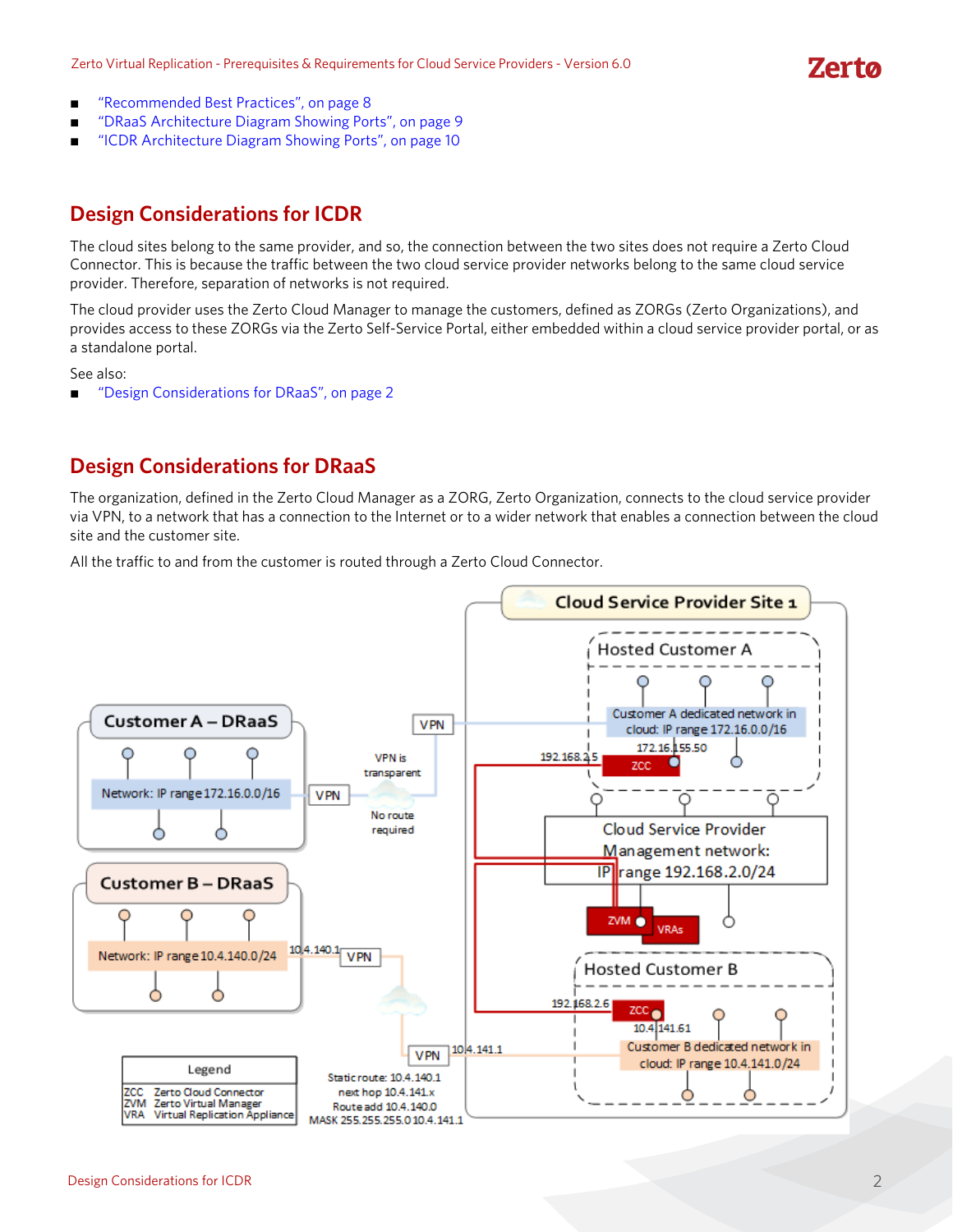#### Zerto Virtual Replication - Prerequisites & Requirements for Cloud Service Providers - Version 6.0

# **Zerto**

A cloud connector is a virtual machine installed on the cloud side, one for each customer replication network. The cloud connector has two Ethernet interfaces, one to the customer's network and one to the cloud service provider's network. Within the cloud connector a bidirectional connection is created between the customer and cloud service provider management networks. Thus, all network traffic passes through the cloud connector, where the incoming traffic on the customer network is automatically configured to IP addresses of the cloud service provider management network.

The **Zerto Cloud Connectors** ensure the following:

- None of the customers have direct access to the cloud service provider management network and cannot see any part of the cloud service provider management network that the cloud service provider does not allow them to see.
- Each customer has no access to the network of another organization.

If the cloud service provider wants to institute **additional security**, considering both cloud connector interfaces as part of the customer network, they can define a static route that will hop to a different cloud network, specifically for use by the Zerto Virtual Manager and VRAs in the cloud site.

The Zerto Cloud Connector requires both **cloud-facing** and **customer-facing** static IP addresses.

Also, for the cloud connector, the IP ranges used for the organization network and cloud service provider infrastructure network cannot be the same.

The cloud connector requires **2GB** of disk space.

See also:

■ *"Design Considerations for ICDR"*, on page 2

#### **vCD Used by the Cloud Service Provider**

The following diagram shows an example of an organization protecting virtual machines to the cloud service provider vCD:

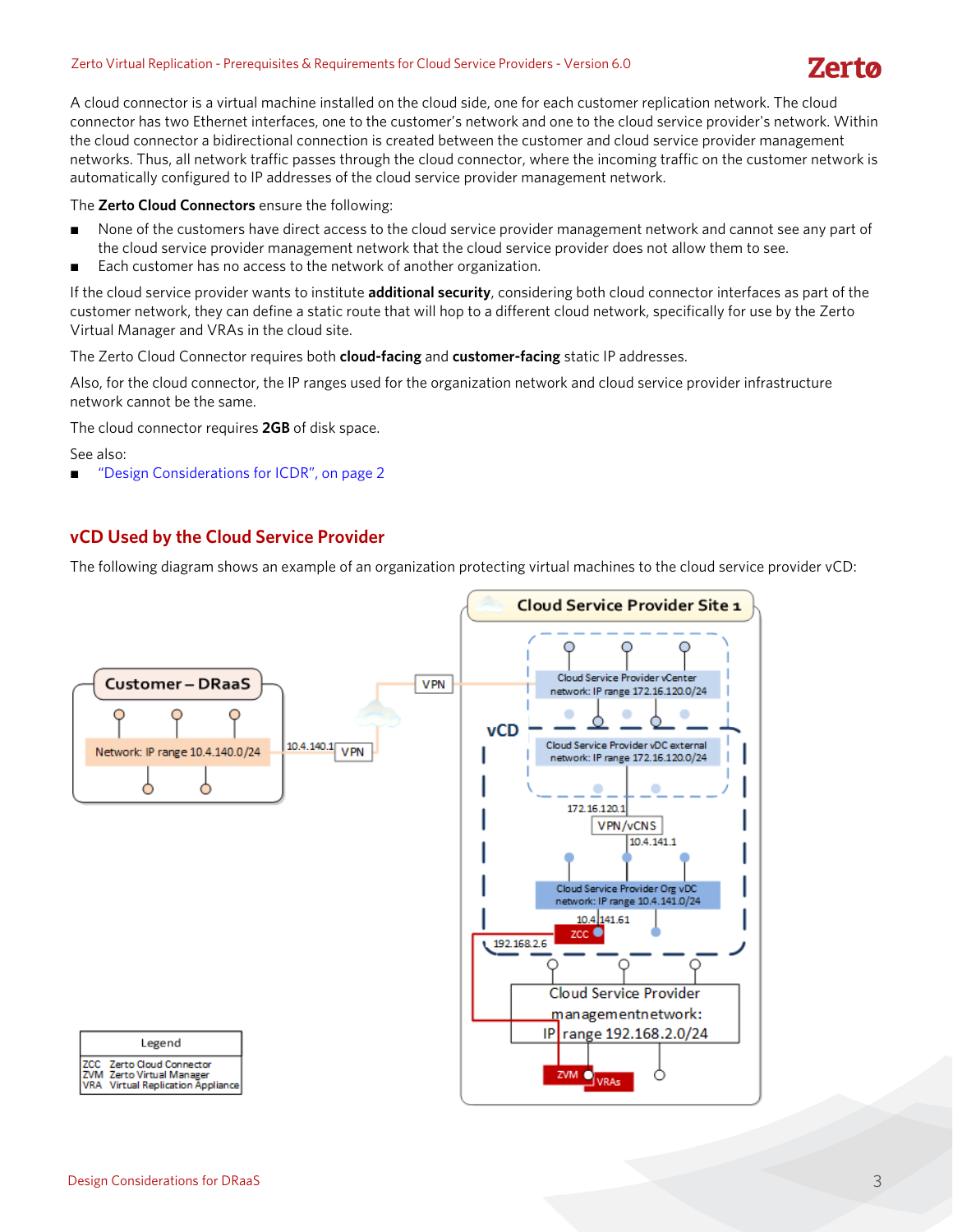**Note:** vCloud Networking and Security (vCNS) can be used instead of VPN. In this case the VPN component between the External Network and Org vCD Network is replaced by vCNS. Even though vCNS supports NAT, Zerto Virtual Replication does not support the usage of NAT.

You can set up the cloud site infrastructure such that the cloud and organization networks are on different subnets or on the same subnet.

- **Cloud and Organization Networks on Different Subnets**: If the cloud service provider dedicated network IP addresses and the organization dedicated Org vDC Network IP addresses are on different IP subnets, make two IP addresses available for the Zero Cloud Connector component, IPs 10.4.141.32 and 192.168.2.42 in the above diagram, one IP address available for each network.
- **Cloud and Organization Networks on the Same Subnet:** If the cloud service provider dedicated network IP addresses and the organization dedicated Org vDC Network IP addresses are on the same IP subnet, there is no need for the Zerto Cloud Connector.

When creating the organization dedicated Org vDC Network, make sure it is connected to the External Network either directly or via a routed connection. The organization dedicated network must enable a connection between the Org vDC Network and the External Network, so that VPN can be used to connect to the outside world. Connect the VPN to the organization dedicated Org vDC network in order to create a connection between the organization site and its' own internal Organization vDC in the cloud vCD.

Make sure that the VC Network and the External Network inside vCD on the cloud site have a connection to the internet, or to a wider network that will enable a connection between the cloud site and the organization sites.

See ["DRaaS Architecture Diagram Showing Ports", on page 9](#page-8-0) and ["ICDR Architecture Diagram Showing Ports", on page 10.](#page-9-0)

### <span id="page-3-0"></span>**Zerto Virtual Replication Requirements**

Zerto Virtual Replication for **vSphere** is installed on the **cloud service provider** sites and, when DRaaS is provided, on **organization** sites. Refer to the following sections:

- ["For Cloud Service Provider Sites", on page 4](#page-3-2)
- ["For Each ZORG Site \(DRaaS\)", on page 6](#page-5-3)
- ["Minimum Bandwidth", on page 7](#page-6-0)
- ["Network Considerations", on page 7](#page-6-1)
- ["Open Firewall Ports", on page 7](#page-6-2)

#### <span id="page-3-2"></span>**For Cloud Service Provider Sites**

- ["Zerto Virtual Manager Requirements", on page 4](#page-3-1)
- ["Virtual Replication Appliances Requirements", on page 5](#page-4-0)
- ["Zerto Cloud Manager Requirements", on page 6](#page-5-0)
- ["Zerto User Interface Requirements", on page 6](#page-5-1)
- ["Zerto Cloud Connectors \(DRaaS\) Requirements", on page 6](#page-5-2)

#### <span id="page-3-1"></span>Zerto Virtual Manager Requirements

- VMware vCenter Server version 4.5 and higher with at least one ESX/ESXi host.
- The **Zerto Virtual Manager** must have access to the **vCenter Server** via a user with **administrator level privileges** to the vCenter Server.
	- 64-bit Operating System
	- The Operating system version number must be 6.1 or higher
	- The Windows operating system must be Server Edition
	- Supported Operating Systems:
		- Windows Server 2008 R2 SP1 with KB3033929 and KB2864202
		- Windows Server 2012 base
		- Windows Server 2012 R2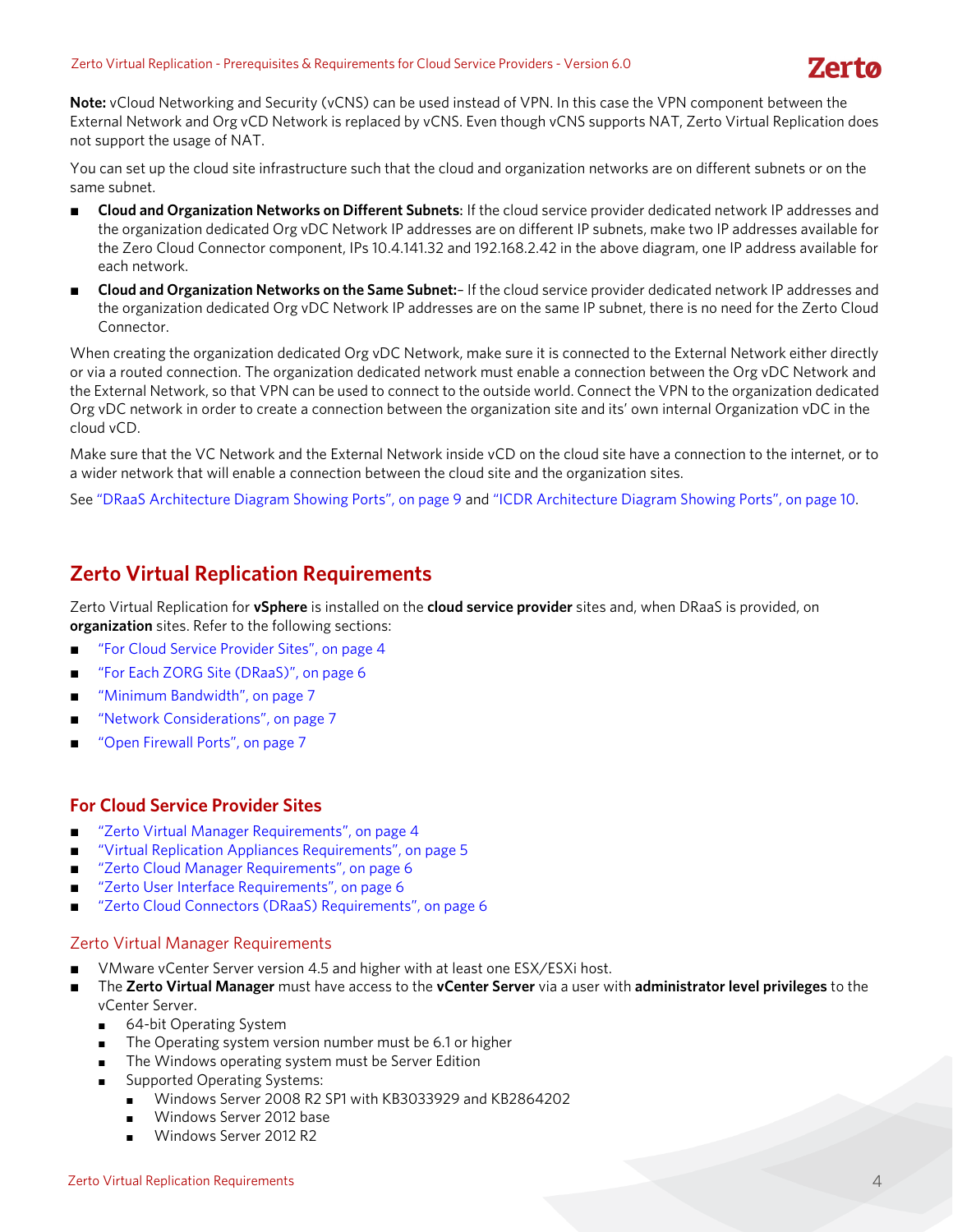

Windows Server 2016

- Microsoft **.NET Framework 4.5.2. or higher**
	- The 4.5.2 installation executable is **included** as part of the Zerto Virtual Replication installation kit and it needs an additional **1.8GB of free disk space**
	- If you install .NET Framework 4.5.2 as part of the Zerto Virtual Replication installation, you will be prompted to restart
- Make sure that you have the latest .NET and Windows updates, unless Zerto support warns against a specific update.
- Reserve at least 2 CPUs and 4GB RAM for the machine.
- The following CPU and RAM are **recommended** by Zerto for the machine running Zerto Virtual Replication, dependent on the size of the site:

| NUMBER OF VIRTUAL MACHINES OR PEER SITES | <b>NUMBER OF CPUS</b>   | <b>RAM SIZE</b>         |     |
|------------------------------------------|-------------------------|-------------------------|-----|
| <b>VIRTUAL MACHINES</b>                  | PEER SITES.             |                         |     |
| Up to 750 virtual machines               | And up to 5 peer sites  | 2 CPU <sub>s</sub>      | 4GB |
| Between 751-2000 virtual machines        | And up to 15 peer sites | 4 CPUs                  | 4GB |
|                                          |                         | or                      |     |
|                                          |                         | <b>2</b> Dual Core CPUs |     |
| Over 2000 virtual machines               | Over 15 peer sites      | 8 CPUs                  | 8GB |
|                                          |                         | or                      |     |
|                                          |                         | 4 Dual Core CPUs        |     |

- The **clocks** on the machines where Zerto Virtual Replication is installed must be **synchronized with UTC** and with each other (the timezones can be different). Zerto recommends synchronizing the clocks using NTP.
- At least 4GB of free disk space.
- Optionally, **VMware vCloud Director** version, as defined in the [Interoperability Matrix](http://s3.amazonaws.com/zertodownload_docs/Latest/Zerto%20Virtual%20Replication%20Operability%20Matrix.pdf), running on either the protected site, the recovery site or on both sites.
	- Advanced Message Queuing Protocol (AMQP) Server: Zerto recommends RabbitMQ with Erlang/OTP and provides an installation that includes links to RabbitMQ and Erlang/OTP.
	- IP address of the vCloud Director.
	- vCloud Director system administrator username and password. You can create a dedicated user for Zerto Virtual Replication but it must have system administration privileges.

Make sure that the cloud service provider vDC has enough resources in order to replicate all the protected virtual machines into the Org vDC. Zerto Virtual Replication does not support replicating vApp networks and fence mode must not be enabled when performing a failover, test failover or move.

**Note:** To ensure that vCD is correctly installed, you must be able to define and power on a vApp with at least one virtual machine for each organization vDC. After verifying the vCD installation, the vApp can be removed. After the installation, there is no need to create a vApp network in vCloud Director on the cloud site. Zerto Virtual Replication creates the vApp network when performing a failover or migration into the provider vDC.

#### <span id="page-4-0"></span>Virtual Replication Appliances Requirements

To install a VRA you require the following:

- 12.5GB datastore space.
- At least 1GB of reserved memory.
- The ESX/ESXi version must be in accordance with supported ESX/ESXi versions in the [Interoperability Matrix](http://s3.amazonaws.com/zertodownload_docs/Latest/Zerto%20Virtual%20Replication%20Operability%20Matrix.pdf), and Ports 22 and 443 must be enabled on the host during the installation.

You must also know the following information to install a VRA:

■ If the ESXi version is 5.5 or higher and the VRA should connect to the host with user credentials, or if the ESXi version is lower than 5.5 (4.x or 5.x), the password to access the host root account.

**Note:** For ESXi versions 5.5 or higher, by default the VRA connects to the host with a vSphere Installation Bundle, VIB. Therefore, it is not necessary to enter the password used to access the host root account.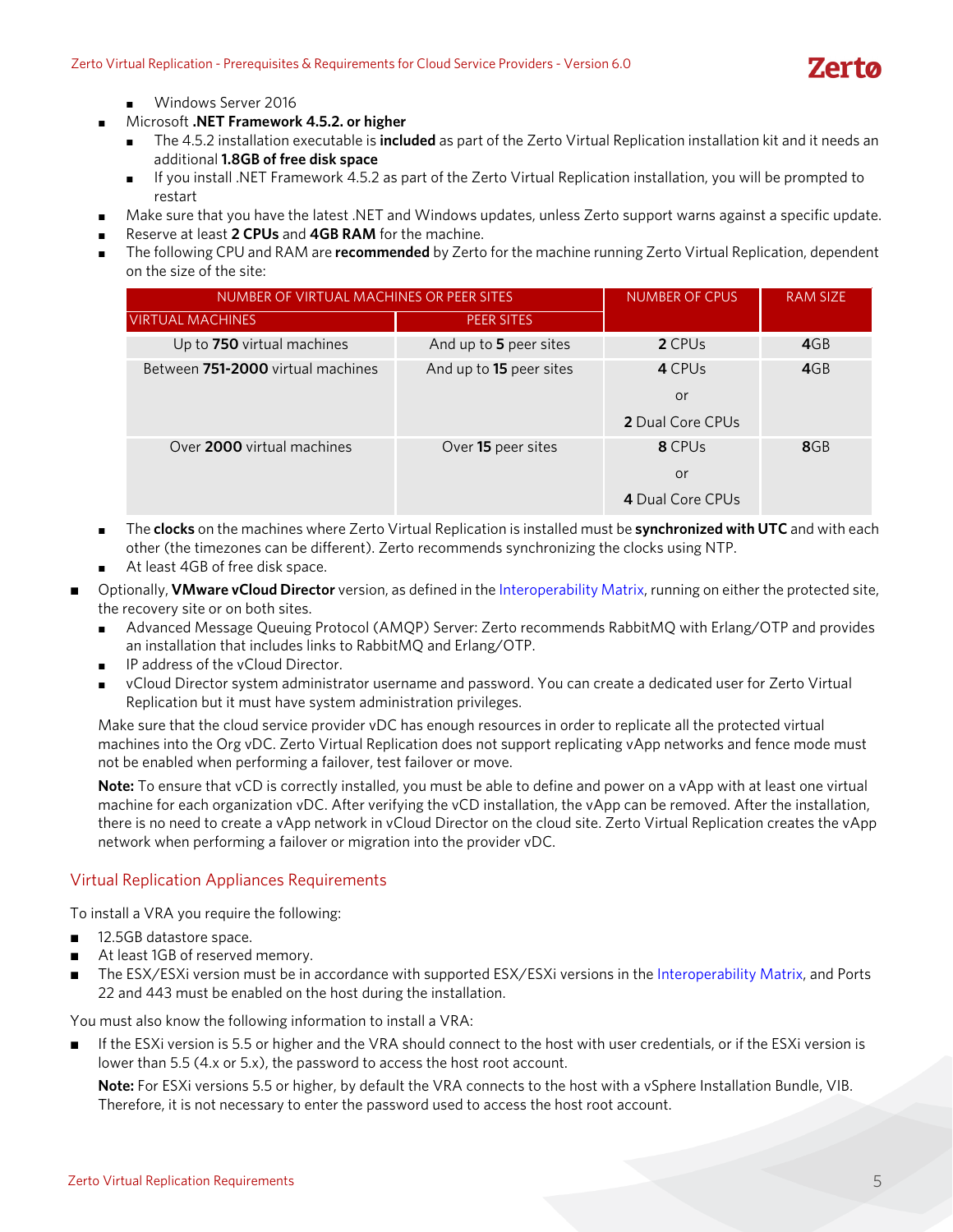

- The storage the VRA will use and the local network used by the host.
- The network settings to access the peer site; either the default gateway or the IP address, subnet mask, and gateway. **Note:** When the gateway is not required, you can specify 0.0.0.0 as the gateway, for example when performing self replication.
- If a static IP is used, which is the Zerto recommendation, instead of DHCP, the IP address, subnet mask, and default gateway to be used by the VRA.

**Note:** In a non-production environment it is often convenient to use DHCP to allocate an IP to the VRA. In a production environment this is not recommended. For example, if the DHCP server changes the IP allocation on a reboot, the VRA does not handle the change.

**Note:** For the duration of the installation of the VRA, the Zerto Virtual Manager enables SSH in the vCenter Server.

#### <span id="page-5-0"></span>Zerto Cloud Manager Requirements

Zerto recommends installing the Zerto Cloud Manager on a dedicated virtual machine. Zerto Virtual Replication can be used to protect this machine from disasters.

Zerto Cloud Manager is installed on a machine running a Windows operating system with the following requirements:

- Windows Server 2008, 2008R2, 2012, 2012R2 or 2016 with at least 1 CPU and 2GB RAM reserved.
- Windows 7, 8, or 10
- At least 4GB of free disk space.
- Microsoft **.NET Framework 4.5.2.** or higher
	- The 4.5.2 installation executable is included as part of the Zerto Virtual Replication installation kit and it needs an additional **1.8GB** of free disk space
	- If you install .NET Framework 4.5.2 as part of the Zerto Virtual Replication installation, you will be prompted to restart.
- The **clocks** on the machines where Zerto Virtual Replication is installed must be **synchronized with UTC** and with each other (the timezones can be different). Zerto recommends synchronizing the clocks using NTP.
- Zerto Cloud Manager requires port 9989 to be open in the firewall. For full details of the required ports, see "Open Firewall [Ports", on page 7](#page-6-2).

#### <span id="page-5-1"></span>Zerto User Interface Requirements

■ Adobe Flash Player 11.9 ActiveX or higher for the Zerto Cloud Manager user interface. If a valid version of the Flash Player is not installed, you are prompted to install it when first accessing the user interface.

**Note:** Adobe Flash Player is only necessary for Zerto Cloud Manager. It is not necessary for Zerto Virtual Manager.

- Zerto recommends using Chrome, Firefox, Microsoft Edge, or later versions of Internet Explorer.
- Microsoft Internet Explorer 10 and all versions below, are **not** supported.
- The minimum recommended screen resolution is 1024\*768.

#### <span id="page-5-2"></span>Zerto Cloud Connectors (DRaaS) Requirements

- Zerto Cloud Connectors can only be installed on ESX/ESXi hosts version 4.1 and higher with 2GB datastore space.
- You must know the following information to install a Zerto Cloud Connector:
- The organization network to access the Zerto Cloud Connector.
	- The cloud network settings to access the Zerto Cloud Connector.

#### <span id="page-5-3"></span>**For Each ZORG Site (DRaaS)**

- VMware vCenter Server version 4.0U1 and higher with at least one ESX/ESXi host and credentials for the vCenter Server with administration level privileges.
- On the dedicated machines where Zerto Virtual Replication is installed: Win 2008 R2 SP1 with KB3033929 and KB2864202, Win 2012 base, or Win 2012 R2. Reserve at least 2 CPUs and 4GB RAM for the machine.

Microsoft .NET Framework 4.5.2 (included with the Zerto Virtual Replication installation kit).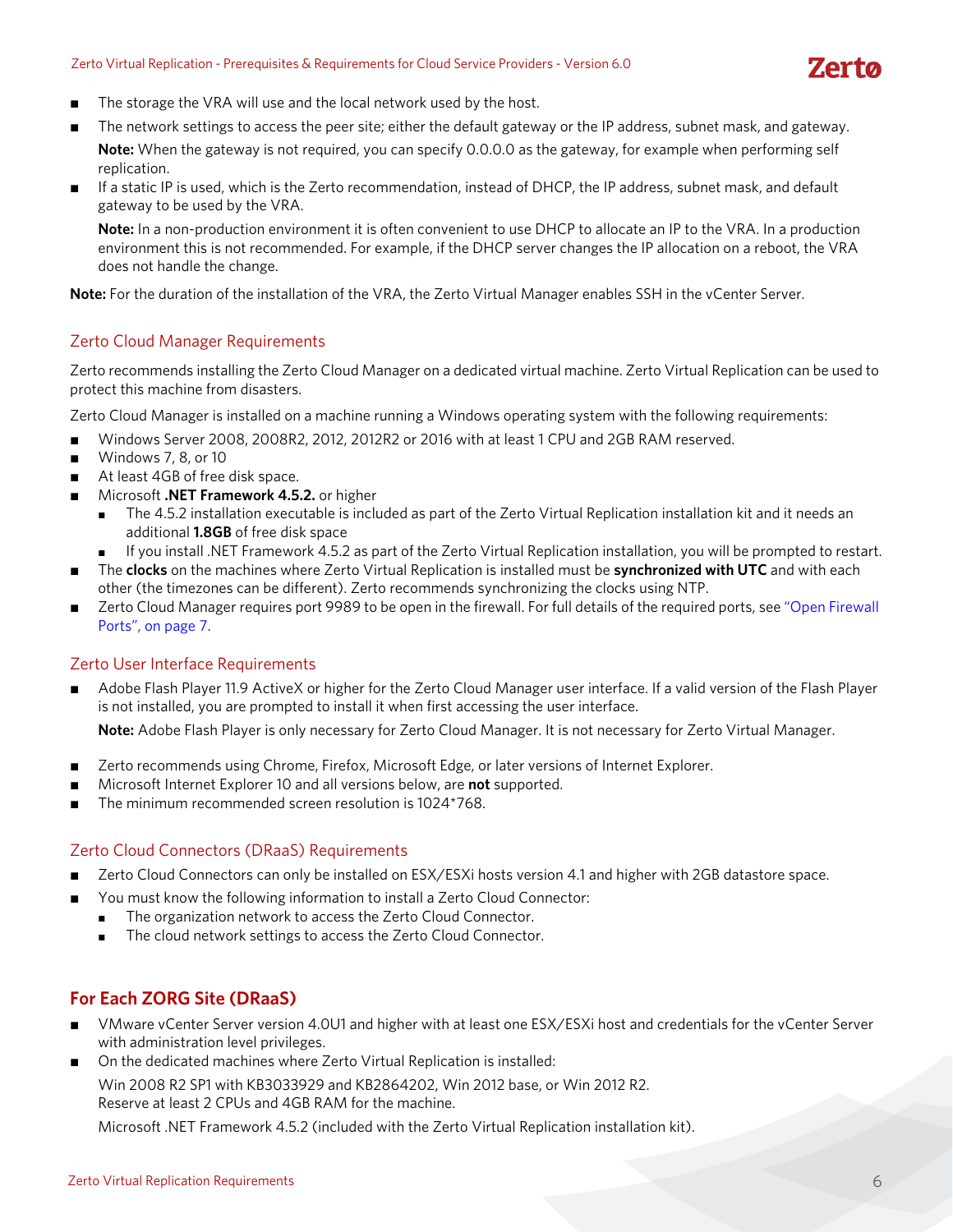#### Zerto Virtual Replication - Prerequisites & Requirements for Cloud Service Providers - Version 6.0



■ If you have a firewall in the environment, make sure to open the ports, described below.

**Note:** If the organization and cloud service provider versions of VMware are different, any VMware limitations relating to mixing versions will apply.

#### <span id="page-6-0"></span>**Minimum Bandwidth**

■ The connectivity between sites must have the bandwidth capacity to handle the data to be replicated between the sites. The **minimum dedicated bandwidth** must be at least **5 Mb/sec**.

#### <span id="page-6-1"></span>**Network Considerations**

Zerto Virtual Replication supports the following network configurations:

- Flat LAN networks.
- VLAN networks, including Private VLANs and stretched VLANs.
- WAN emulation.
- VPN IPsec. Zerto Virtual Replication supports both layer 2 and layer 3 third party VPNs.

The Zerto Virtual Replication architecture does not support NAT (Network Address Translation) firewalls.

#### <span id="page-6-2"></span>**Open Firewall Ports**

The following **ports** must be opened in the firewalls in **both** the organization **and** cloud service provider sites. The # reference numbers refer to the architecture diagrams on the following pages:

| Port | #             | Description                                                                                                                                                                                                                                                                                                                                                 |
|------|---------------|-------------------------------------------------------------------------------------------------------------------------------------------------------------------------------------------------------------------------------------------------------------------------------------------------------------------------------------------------------------|
| 22   | 9,24          | During Virtual Replication Appliance (VRA) installation on ESXi 4.x and 5.x hosts for communication<br>between the Zerto Virtual Manager (ZVM) and the ESXi hosts IPs and for ongoing communication<br>between the ZVM in the cloud site - but not the customer site - and a Zerto Cloud Connector.                                                         |
| 443  | 2, 6, 8, 19   | During VRA installation on ESX/ESXi hosts for communication between the ZVM and the ESX/ESXi<br>hosts IPs and for ongoing communication between the ZVM and vCenter Server and vCloud Director.                                                                                                                                                             |
| 4005 | 10            | Log collection between the ZVM and VRAs on the same site.                                                                                                                                                                                                                                                                                                   |
| 4006 | 11            | TCP communication between the ZVM and VRAs and the VBA on the same site.                                                                                                                                                                                                                                                                                    |
| 4007 | 16, 21        | TCP control communication between protecting and recovering VRAs and between a Zerto Cloud<br>Connector and VRAs.                                                                                                                                                                                                                                           |
| 4008 | 17, 25        | TCP communication between VRAs to pass data from protected virtual machines to a VRA on a recovery<br>site and between a Zerto Cloud Connector and VRAs.                                                                                                                                                                                                    |
| 4009 | 12            | TCP communication between the ZVM and site VRAs to handle checkpoints.                                                                                                                                                                                                                                                                                      |
| 5672 | 20            | TCP communication between the ZVM and vCloud Director for access to AMQP messaging.                                                                                                                                                                                                                                                                         |
| 9080 | 1, 13, 15, 18 | HTTP communication between the ZVM and Zerto internal APIs, a Zerto Cloud Manager (ZCM),<br>cmdlets, which should only be available to a customer using DRaaS and not ICDR.<br>HTTP communication between ZVM and Zerto Cloud Manager (ZCM). When the customer's ZCM<br>п<br>is $v5.5$ and above, and their ZVM is $v5.0$ , communication is via this port. |
| 9081 | 7, 23, 27     | TCP communication between ZVMs and between a customer ZVM and a Zerto Cloud Connector. This<br>port must not be changed when providing DRaaS.                                                                                                                                                                                                               |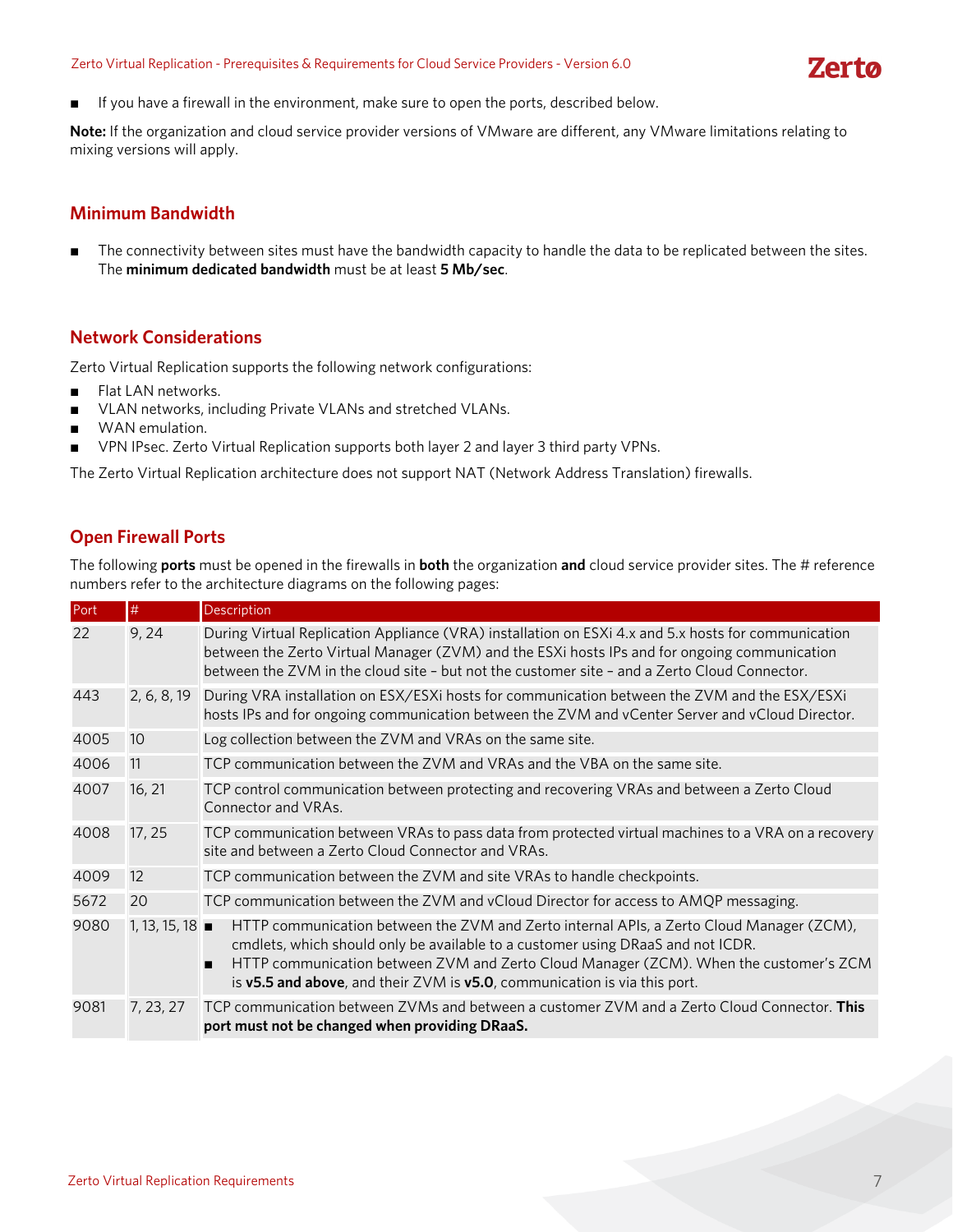| Port           | #                 | Description                                                                                                                                                                                                                                                                                                                                                                                                                                                                                                                                      |
|----------------|-------------------|--------------------------------------------------------------------------------------------------------------------------------------------------------------------------------------------------------------------------------------------------------------------------------------------------------------------------------------------------------------------------------------------------------------------------------------------------------------------------------------------------------------------------------------------------|
| 9082<br>and up | 22, 26,<br>28, 29 | Two ports for each VRA (one for port 4007 and one for port 4008) accessed via the Zerto Cloud<br>Connector installed by the cloud service provider. There is directionality to these ports. Use a port range<br>starting with port 9082.                                                                                                                                                                                                                                                                                                         |
|                |                   | For example, Customer A network has 3 VRAs and customer B network has 2 VRAs and the cloud service<br>provider management network has 4 VRAs, then the following ports must be open in the firewall for each<br>cloud: The cloud service provider's VRAs need to use 6 ports to reach customer A's VRAs, while<br>customer A's VRAs need 8 ports to reach the cloud's VRAs. The cloud service provider's VRAs need to<br>use 4 ports to reach customer B's VRAs, while customer B's VRAs need 8 ports to reach the cloud's<br>VRA <sub>S</sub> . |
| 9180           | 32                | Communication between the VBA and VRA.                                                                                                                                                                                                                                                                                                                                                                                                                                                                                                           |
| 9669           |                   | 3, 4, 5, 14 HTTPS communication between:                                                                                                                                                                                                                                                                                                                                                                                                                                                                                                         |
|                |                   | Machines running Zerto User Interface and Zerto Virtual Manager<br>Zerto Virtual Manager and Zerto REST APIs<br>ZVM and Zerto Cloud Manager (ZCM). When the customer's ZCM and ZVM are both v5.5 and<br><b>above</b> , communication is via this port.                                                                                                                                                                                                                                                                                           |
| 9779           | 30                | HTTPS communication between the Zerto Self-Service Portal for in-cloud (ICDR) customers and a ZVM.                                                                                                                                                                                                                                                                                                                                                                                                                                               |
| 9989           | 31                | HTTPS communication between the browser and the Zerto Cloud Manager.                                                                                                                                                                                                                                                                                                                                                                                                                                                                             |

# <span id="page-7-0"></span>**Recommended Best Practices**

Zerto recommends the following best practices:

- Install Zerto Virtual Replication on a **dedicated virtual machine** with a **dedicated administrator account** and with VMware **High Availability (HA)** enabled. No other applications should be installed on this machine. If other applications are installed, the Zerto Virtual Manager service must receive enough resources and HA must remain enabled.
- Install a VRA on **every host in a cluster** so that if protected virtual machines are moved from one host to another, there is always a VRA to protect the moved virtual machines. When protecting a **vApp**, you **must** install a VRA on every host in the cluster on both the protected and recovery sites and ensure that DRS is enabled for the clusters.
- Install VRAs using **static IP addresses** and not DHCP.
- It is required to **exclude** the Zerto Virtual Replication folder **from antivirus scanning**. Failure to do so may lead to the ZVR folder being incorrectly identified as a threat and in some circumstances corrupt the ZVR folder.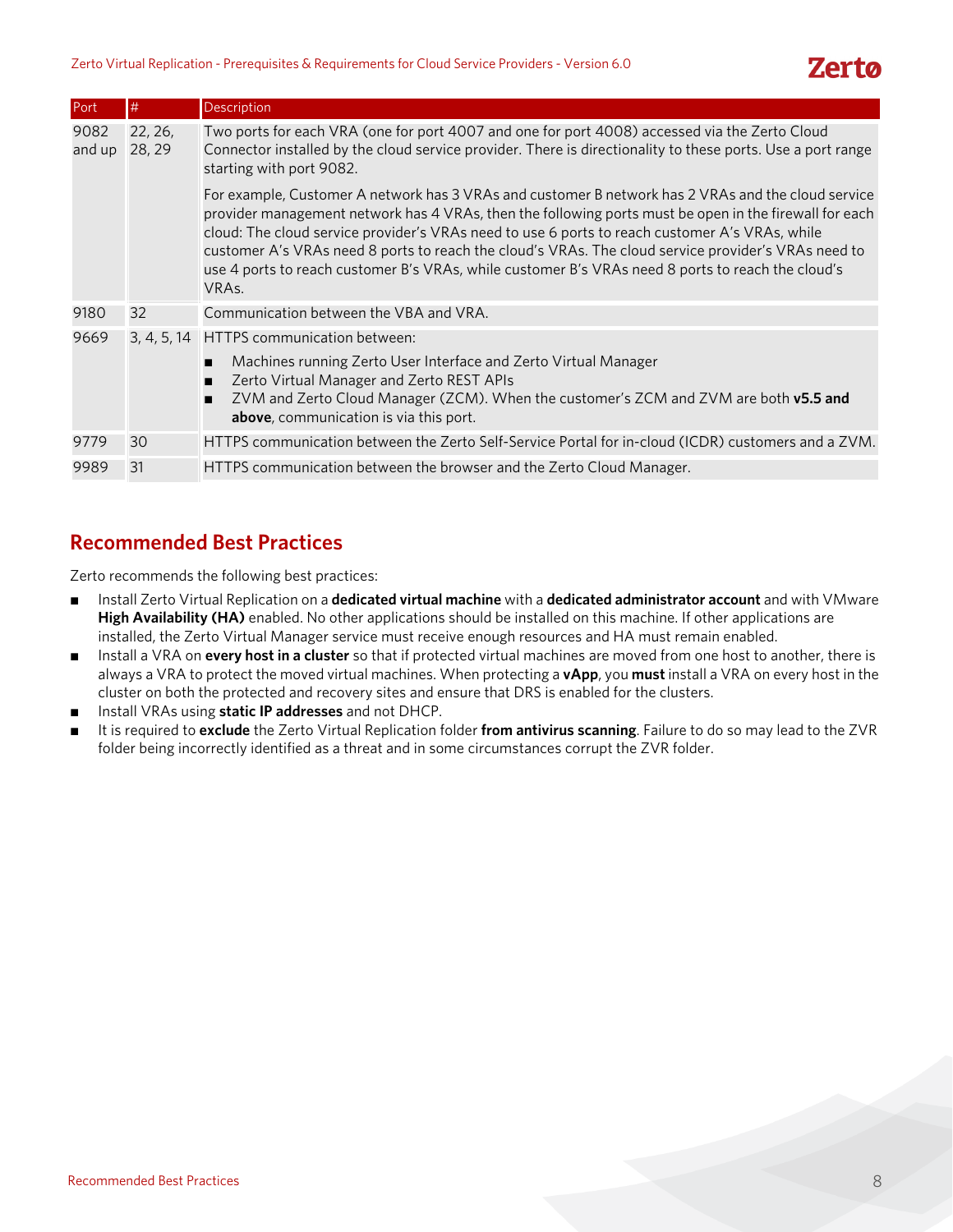# <span id="page-8-0"></span>**DRaaS Architecture Diagram Showing Ports**

The following diagram shows a basic architecture, including vCloud Director, with required ports, when recovering to a cloud service provider, using DRaaS, with # references to the table, in ["Open Firewall Ports", on page 7.](#page-6-2)